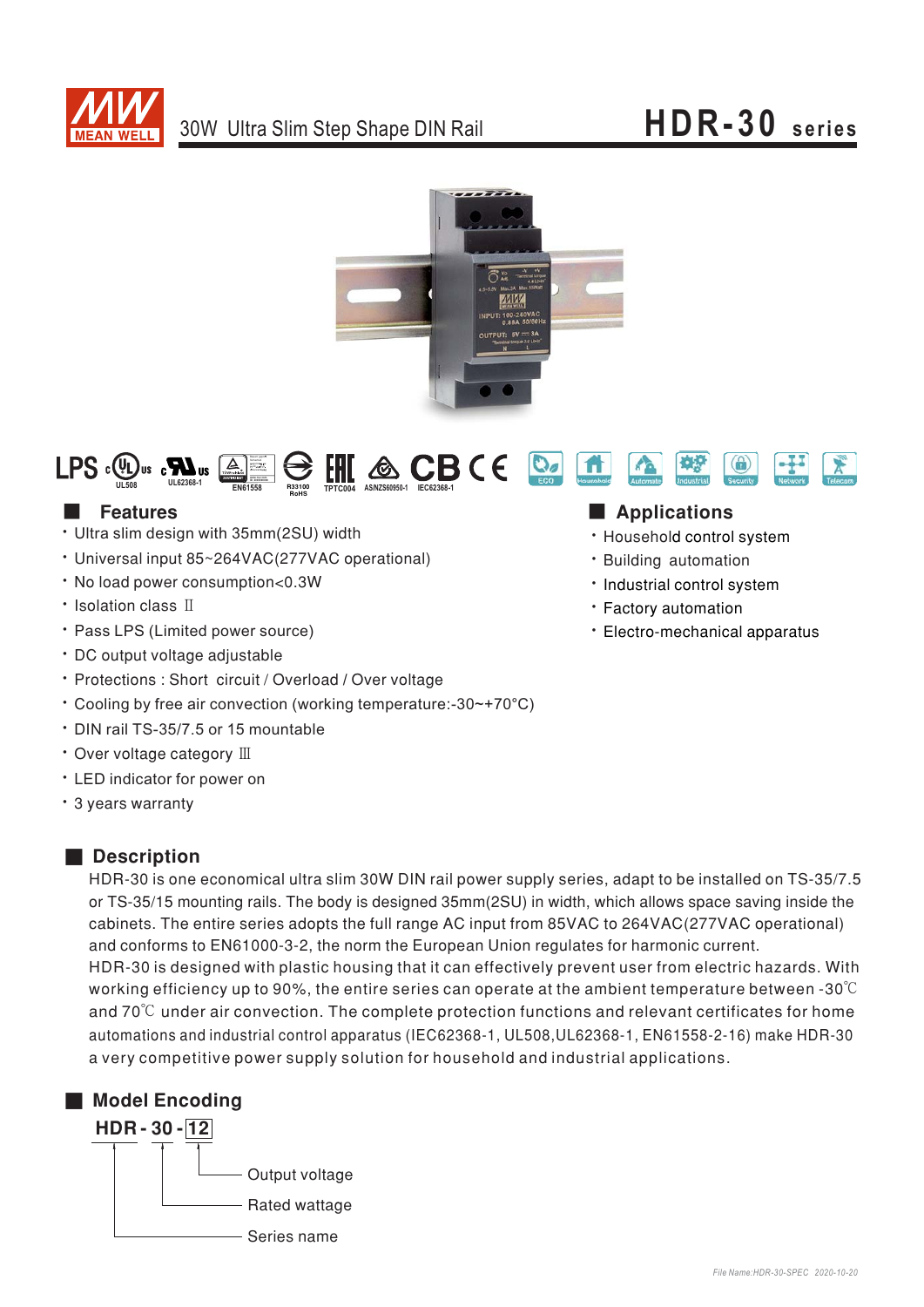

#### **SPECIFICATION**

Ξ

| <b>MODEL</b>        |                                                                                                                                                                      | <b>HDR-30-5</b>                                                                                                                                                                                                                                                                                                                                                                                                                                                                                                                                                                                                                                                                                                                                                                                          | HDR-30-12      |                            | HDR-30-15                                                | HDR-30-24    | HDR-30-48                                          |  |
|---------------------|----------------------------------------------------------------------------------------------------------------------------------------------------------------------|----------------------------------------------------------------------------------------------------------------------------------------------------------------------------------------------------------------------------------------------------------------------------------------------------------------------------------------------------------------------------------------------------------------------------------------------------------------------------------------------------------------------------------------------------------------------------------------------------------------------------------------------------------------------------------------------------------------------------------------------------------------------------------------------------------|----------------|----------------------------|----------------------------------------------------------|--------------|----------------------------------------------------|--|
|                     | <b>DC VOLTAGE</b>                                                                                                                                                    | 5V                                                                                                                                                                                                                                                                                                                                                                                                                                                                                                                                                                                                                                                                                                                                                                                                       | <b>12V</b>     |                            | 15V                                                      | <b>24V</b>   | 48V                                                |  |
| <b>OUTPUT</b>       | <b>RATED CURRENT</b>                                                                                                                                                 | 3A                                                                                                                                                                                                                                                                                                                                                                                                                                                                                                                                                                                                                                                                                                                                                                                                       | 2A             |                            | 2A                                                       | 1.5A         | 0.75A                                              |  |
|                     | <b>CURRENT RANGE</b>                                                                                                                                                 | $0 \sim 3A$                                                                                                                                                                                                                                                                                                                                                                                                                                                                                                                                                                                                                                                                                                                                                                                              | $0 - 2A$       |                            | $0 - 2A$                                                 | $0 - 1.5A$   | $0 - 0.75A$                                        |  |
|                     | <b>RATED POWER</b>                                                                                                                                                   | <b>15W</b>                                                                                                                                                                                                                                                                                                                                                                                                                                                                                                                                                                                                                                                                                                                                                                                               | 24W            |                            | 30W                                                      | 36W          | 36W                                                |  |
|                     | RIPPLE & NOISE (max.) Note.2 80mVp-p                                                                                                                                 |                                                                                                                                                                                                                                                                                                                                                                                                                                                                                                                                                                                                                                                                                                                                                                                                          | 120mVp-p       |                            | 120mVp-p                                                 | 150mVp-p     | 240mVp-p                                           |  |
|                     | <b>VOLTAGE ADJ. RANGE</b>                                                                                                                                            | $4.5 - 5.5V$                                                                                                                                                                                                                                                                                                                                                                                                                                                                                                                                                                                                                                                                                                                                                                                             | $10.8 - 13.8V$ |                            | $13.5 - 18V$                                             | $21.6 - 29V$ | $43.2 \sim 55.2V$                                  |  |
|                     | <b>VOLTAGE TOLERANCE</b> Note.3 $\pm 2.0\%$                                                                                                                          |                                                                                                                                                                                                                                                                                                                                                                                                                                                                                                                                                                                                                                                                                                                                                                                                          | ±1.0%          |                            | ±1.0%                                                    | ±1.0%        | ±1.0%                                              |  |
|                     | <b>LINE REGULATION</b>                                                                                                                                               | ±1.0%                                                                                                                                                                                                                                                                                                                                                                                                                                                                                                                                                                                                                                                                                                                                                                                                    | ±1.0%          |                            | ±1.0%                                                    | ±1.0%        | ±1.0%                                              |  |
|                     | <b>LOAD REGULATION</b>                                                                                                                                               | ±1.0%                                                                                                                                                                                                                                                                                                                                                                                                                                                                                                                                                                                                                                                                                                                                                                                                    | ±1.0%          |                            | ±1.0%                                                    | ±1.0%        | ±1.0%                                              |  |
|                     | <b>SETUP, RISE TIME</b>                                                                                                                                              | 500ms, 50ms/230VAC<br>500ms, 50ms/115VAC at full load                                                                                                                                                                                                                                                                                                                                                                                                                                                                                                                                                                                                                                                                                                                                                    |                |                            |                                                          |              |                                                    |  |
|                     | HOLD UP TIME (Typ.)                                                                                                                                                  | 30ms/230VAC<br>12ms/115VAC at full load                                                                                                                                                                                                                                                                                                                                                                                                                                                                                                                                                                                                                                                                                                                                                                  |                |                            |                                                          |              |                                                    |  |
|                     | <b>VOLTAGE RANGE</b>                                                                                                                                                 | 85 ~ 264VAC (277VAC operational)<br>120 ~ 370VDC (390VDC operational)                                                                                                                                                                                                                                                                                                                                                                                                                                                                                                                                                                                                                                                                                                                                    |                |                            |                                                          |              |                                                    |  |
|                     | <b>FREQUENCY RANGE</b>                                                                                                                                               | $47 \sim 63$ Hz                                                                                                                                                                                                                                                                                                                                                                                                                                                                                                                                                                                                                                                                                                                                                                                          |                |                            |                                                          |              |                                                    |  |
| <b>INPUT</b>        | <b>EFFICIENCY (Typ.)</b>                                                                                                                                             | 82%                                                                                                                                                                                                                                                                                                                                                                                                                                                                                                                                                                                                                                                                                                                                                                                                      | 88%            |                            | 89%                                                      | 89%          | 90%                                                |  |
|                     | AC CURRENT (Typ.)                                                                                                                                                    | 0.88A/115VAC                                                                                                                                                                                                                                                                                                                                                                                                                                                                                                                                                                                                                                                                                                                                                                                             | 0.48A/230VAC   |                            |                                                          |              |                                                    |  |
|                     | <b>INRUSH CURRENT (Typ.)</b>                                                                                                                                         | COLD START 25A/115VAC<br>45A/230VAC                                                                                                                                                                                                                                                                                                                                                                                                                                                                                                                                                                                                                                                                                                                                                                      |                |                            |                                                          |              |                                                    |  |
| <b>PROTECTION</b>   | <b>OVERLOAD</b>                                                                                                                                                      | 105 ~ 160% rated output power                                                                                                                                                                                                                                                                                                                                                                                                                                                                                                                                                                                                                                                                                                                                                                            |                |                            |                                                          |              |                                                    |  |
|                     |                                                                                                                                                                      | Hiccup mode when output voltage <50%, recovers automatically after fault condition is removed                                                                                                                                                                                                                                                                                                                                                                                                                                                                                                                                                                                                                                                                                                            |                |                            |                                                          |              |                                                    |  |
|                     |                                                                                                                                                                      | Constant current limiting within 50% ~100% rated output voltage, recovers automatically after fault condition is removed                                                                                                                                                                                                                                                                                                                                                                                                                                                                                                                                                                                                                                                                                 |                |                            |                                                          |              |                                                    |  |
|                     | <b>OVER VOLTAGE</b>                                                                                                                                                  | $5.75 - 7.5V$                                                                                                                                                                                                                                                                                                                                                                                                                                                                                                                                                                                                                                                                                                                                                                                            | $15 - 18V$     |                            | $18.8 \sim 22.5V$                                        | $30 - 36V$   | $57.6 - 67.2V$                                     |  |
|                     |                                                                                                                                                                      | Protection type : Shut down o/p voltage, re-power on to recover                                                                                                                                                                                                                                                                                                                                                                                                                                                                                                                                                                                                                                                                                                                                          |                |                            |                                                          |              |                                                    |  |
|                     | <b>WORKING TEMP.</b>                                                                                                                                                 | -30 ~ +70°C (Refer to "Derating Curve")                                                                                                                                                                                                                                                                                                                                                                                                                                                                                                                                                                                                                                                                                                                                                                  |                |                            |                                                          |              |                                                    |  |
|                     | <b>WORKING HUMIDITY</b>                                                                                                                                              | 20~90% RH non-condensing                                                                                                                                                                                                                                                                                                                                                                                                                                                                                                                                                                                                                                                                                                                                                                                 |                |                            |                                                          |              |                                                    |  |
|                     | <b>STORAGE TEMP., HUMIDITY</b>                                                                                                                                       | $-40 \sim +85^{\circ}$ C, 10 ~ 95% RH non-condensing                                                                                                                                                                                                                                                                                                                                                                                                                                                                                                                                                                                                                                                                                                                                                     |                |                            |                                                          |              |                                                    |  |
| ENVIRONMENT         | <b>TEMP, COEFFICIENT</b>                                                                                                                                             | $\pm$ 0.03%/°C (0 ~ 50°C) RH non-condensing                                                                                                                                                                                                                                                                                                                                                                                                                                                                                                                                                                                                                                                                                                                                                              |                |                            |                                                          |              |                                                    |  |
|                     | <b>VIBRATION</b>                                                                                                                                                     | 10 ~ 500Hz, 2G 10min./1cycle, period for 60min. each along X, Y, Z axes; Mounting: Compliance to IEC60068-2-6                                                                                                                                                                                                                                                                                                                                                                                                                                                                                                                                                                                                                                                                                            |                |                            |                                                          |              |                                                    |  |
|                     | <b>OPERATING ALTITUDE</b>                                                                                                                                            | 2000 meters                                                                                                                                                                                                                                                                                                                                                                                                                                                                                                                                                                                                                                                                                                                                                                                              |                |                            |                                                          |              |                                                    |  |
|                     | <b>OVER VOLTAGE CATEGORY</b>                                                                                                                                         | III; According to EN61558, EN50178, EN60664-1, EN62477-1; altitude up to 2000 meters                                                                                                                                                                                                                                                                                                                                                                                                                                                                                                                                                                                                                                                                                                                     |                |                            |                                                          |              |                                                    |  |
|                     | <b>SAFETY STANDARDS</b>                                                                                                                                              | UL62368-1, UL508, TUV EN61558-2-16, IEC62368-1, EAC TP TC 004, BSMI CNS14336-1 approved; Design refer to TUV EN62368-1                                                                                                                                                                                                                                                                                                                                                                                                                                                                                                                                                                                                                                                                                   |                |                            |                                                          |              |                                                    |  |
|                     | <b>WITHSTAND VOLTAGE</b>                                                                                                                                             | I/P-O/P:4KVAC                                                                                                                                                                                                                                                                                                                                                                                                                                                                                                                                                                                                                                                                                                                                                                                            |                |                            |                                                          |              |                                                    |  |
|                     | <b>ISOLATION RESISTANCE</b>                                                                                                                                          | I/P-O/P:100M Ohms / 500VDC / 25℃/ 70% RH                                                                                                                                                                                                                                                                                                                                                                                                                                                                                                                                                                                                                                                                                                                                                                 |                |                            |                                                          |              |                                                    |  |
|                     | <b>EMC EMISSION</b>                                                                                                                                                  | <b>Parameter</b><br>Conducted                                                                                                                                                                                                                                                                                                                                                                                                                                                                                                                                                                                                                                                                                                                                                                            |                | <b>Standard</b>            |                                                          |              | <b>Test Level / Note</b>                           |  |
|                     |                                                                                                                                                                      | Radiated                                                                                                                                                                                                                                                                                                                                                                                                                                                                                                                                                                                                                                                                                                                                                                                                 |                |                            | EN55032(CISPR32), CNS13438<br>EN55032(CISPR32), CNS13438 |              | Class B<br>Class B                                 |  |
|                     |                                                                                                                                                                      | Harmonic Current                                                                                                                                                                                                                                                                                                                                                                                                                                                                                                                                                                                                                                                                                                                                                                                         |                | EN61000-3-2                |                                                          |              | Class A                                            |  |
| <b>SAFETY &amp;</b> |                                                                                                                                                                      | <b>Voltage Flicker</b>                                                                                                                                                                                                                                                                                                                                                                                                                                                                                                                                                                                                                                                                                                                                                                                   |                | EN61000-3-3                |                                                          |              |                                                    |  |
| <b>EMC</b>          | <b>EMC IMMUNITY</b>                                                                                                                                                  | EN55024, EN55035, EN61000-6-2, EN61204-3                                                                                                                                                                                                                                                                                                                                                                                                                                                                                                                                                                                                                                                                                                                                                                 |                |                            |                                                          |              |                                                    |  |
| (Note 4)            |                                                                                                                                                                      | <b>Parameter</b>                                                                                                                                                                                                                                                                                                                                                                                                                                                                                                                                                                                                                                                                                                                                                                                         |                | <b>Standard</b>            |                                                          |              | <b>Test Level /Note</b>                            |  |
|                     |                                                                                                                                                                      | ESD                                                                                                                                                                                                                                                                                                                                                                                                                                                                                                                                                                                                                                                                                                                                                                                                      |                | EN61000-4-2                |                                                          |              | Level 3, 8KV air; Level 2, 4KV contact, criteria A |  |
|                     |                                                                                                                                                                      | <b>Radiated Susceptibility</b>                                                                                                                                                                                                                                                                                                                                                                                                                                                                                                                                                                                                                                                                                                                                                                           |                | EN61000-4-3                |                                                          |              | Level 3, criteria A                                |  |
|                     |                                                                                                                                                                      | EFT/Burest                                                                                                                                                                                                                                                                                                                                                                                                                                                                                                                                                                                                                                                                                                                                                                                               |                | EN61000-4-4                |                                                          |              | Level 3, criteria A                                |  |
|                     |                                                                                                                                                                      | Surge                                                                                                                                                                                                                                                                                                                                                                                                                                                                                                                                                                                                                                                                                                                                                                                                    |                | EN61000-4-5                |                                                          |              | Level 4,2KV/L-N, criteria A                        |  |
|                     |                                                                                                                                                                      | Conducted<br>Magnetic Field                                                                                                                                                                                                                                                                                                                                                                                                                                                                                                                                                                                                                                                                                                                                                                              |                | EN61000-4-6<br>EN61000-4-8 |                                                          |              | Level 3, criteria A<br>Level 4, criteria A         |  |
|                     |                                                                                                                                                                      | Voltage Dips and interruptions                                                                                                                                                                                                                                                                                                                                                                                                                                                                                                                                                                                                                                                                                                                                                                           |                | EN61000-4-11               |                                                          |              | $>$ 95% dip 0. 5 periods, 30% dip 25 periods,      |  |
|                     |                                                                                                                                                                      |                                                                                                                                                                                                                                                                                                                                                                                                                                                                                                                                                                                                                                                                                                                                                                                                          |                |                            |                                                          |              | $>$ 95% interruptions 250 periods                  |  |
|                     | <b>MTBF</b>                                                                                                                                                          | 968.1K hrs min.<br>MIL-HDBK-217F (25°C)                                                                                                                                                                                                                                                                                                                                                                                                                                                                                                                                                                                                                                                                                                                                                                  |                |                            |                                                          |              |                                                    |  |
| <b>OTHERS</b>       | <b>DIMENSION</b>                                                                                                                                                     | 35*90*54.5mm (W*H*D)                                                                                                                                                                                                                                                                                                                                                                                                                                                                                                                                                                                                                                                                                                                                                                                     |                |                            |                                                          |              |                                                    |  |
|                     | <b>PACKING</b><br>0.12Kg;96pcs/12.5Kg/1.1CUFT<br>1. All parameters NOT specially mentioned are measured at 230VAC input, rated load and 25°C of ambient temperature. |                                                                                                                                                                                                                                                                                                                                                                                                                                                                                                                                                                                                                                                                                                                                                                                                          |                |                            |                                                          |              |                                                    |  |
| <b>NOTE</b>         | (as available on http://www.meanwell.com)                                                                                                                            | 2. Ripple & noise are measured at 20MHz of bandwidth by using a 12" twisted pair-wire terminated with a 0.1µf & 47µf parallel capacitor.<br>3. Tolerance : includes set up tolerance, line regulation and load regulation.<br>4. The power supply is considered as an independent unit, but the final equipment still need to re-confirm that the whole system complies with the EMC<br>directives. For guidance on how to perform these EMC tests, please refer to "EMI testing of component power supplies."<br>5. The ambient temperature derating of 3.5°C/1000m with fanless models and of 5°C/1000m with fan models for operating altitude higher than 2000m(6500ft).<br>※ Product Liability Disclaimer: For detailed information, please refer to https://www.meanwell.com/serviceDisclaimer.aspx |                |                            |                                                          |              |                                                    |  |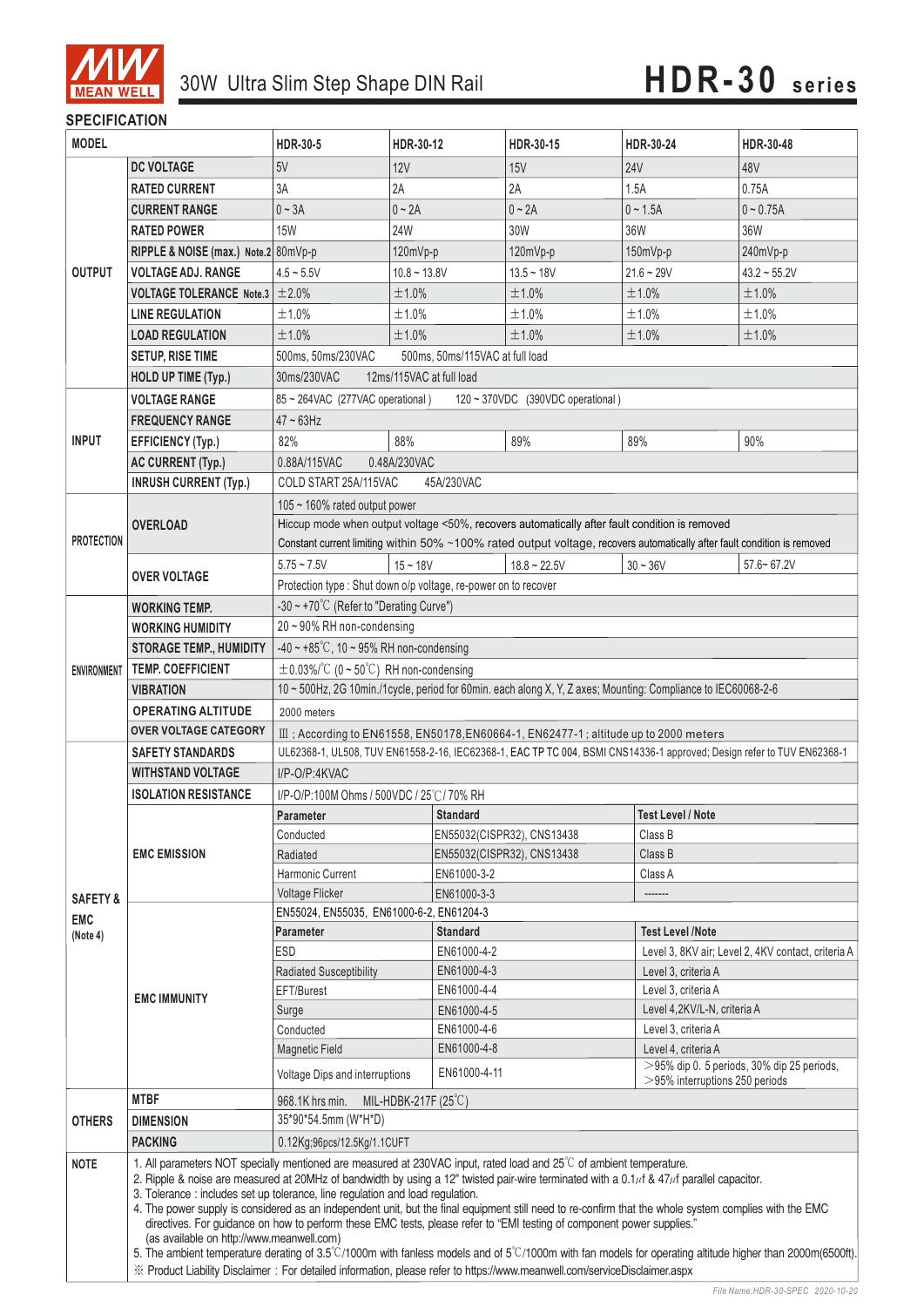

## **HDR-30 series**